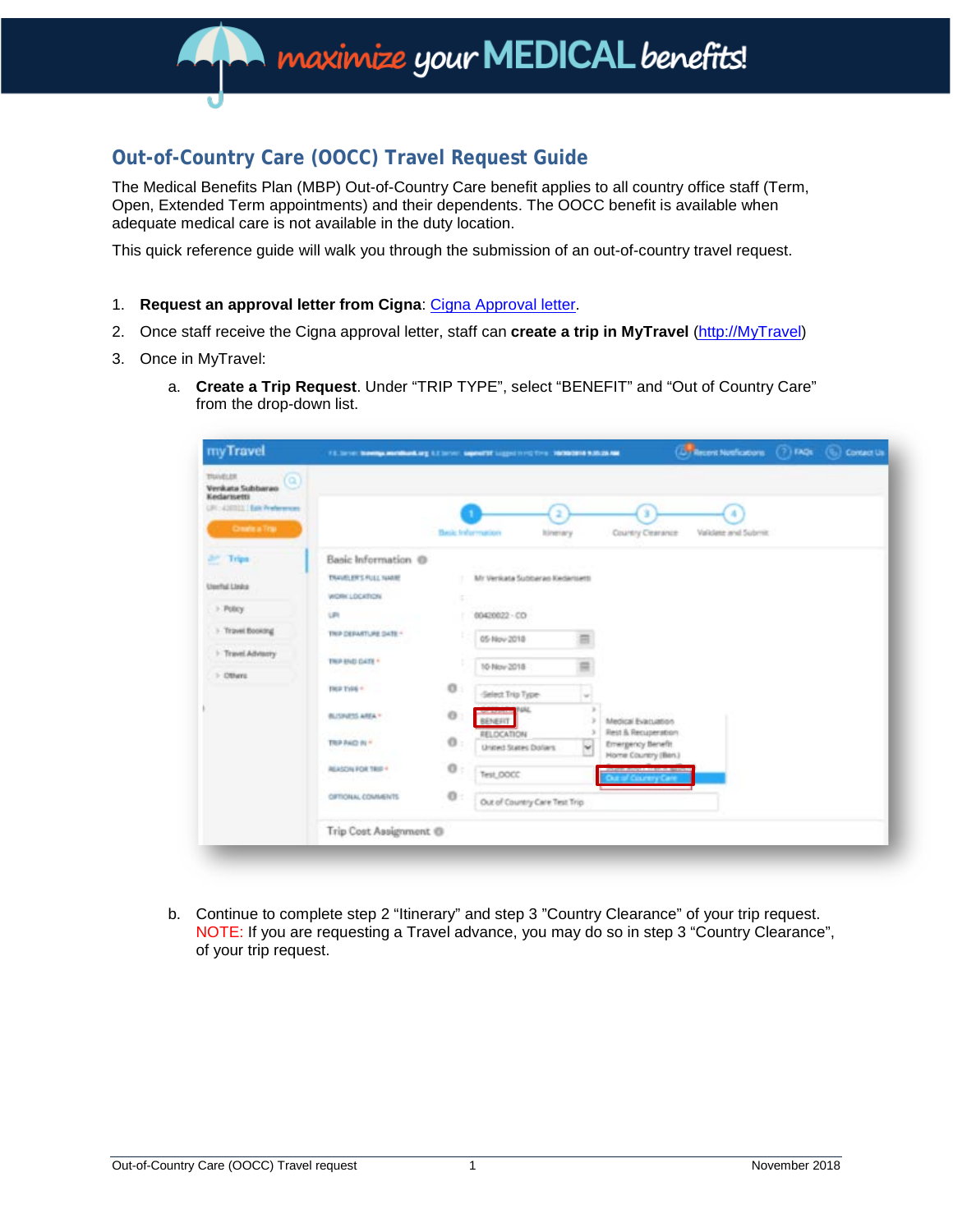# **Maximize your MEDICAL benefits!**

- c. For Step 4 "Validate and Submit",
	- i. It is mandatory that staff enter the name(s) of traveler(s) in the "**Trip Comments**" section.
	- ii. **Do not submit yet**. You will need to "**Save as Draft & Exit**" as you are required to upload a copy of the Cigna Approval letter, which can only be done from your "Active Trips" dashboard in myTravel.

| $(?)$ FAQs<br>(A) Recent Notifications<br>Contact Us<br>$\mathscr{C}$<br>F.E. Server: travelga.worldbank.org B.E Server: sapmsTST Logged In HQ Time : 10/2/2018 10:48:23 AM                                              |  |  |  |  |  |  |  |  |
|--------------------------------------------------------------------------------------------------------------------------------------------------------------------------------------------------------------------------|--|--|--|--|--|--|--|--|
| Out of Country Care                                                                                                                                                                                                      |  |  |  |  |  |  |  |  |
| 3<br><b>Basic Information</b><br><b>Travel Advance</b><br><b>Validate and Submit</b><br>Itinerary                                                                                                                        |  |  |  |  |  |  |  |  |
| <b>Trlp Comments</b><br>i.                                                                                                                                                                                               |  |  |  |  |  |  |  |  |
|                                                                                                                                                                                                                          |  |  |  |  |  |  |  |  |
| Test trip                                                                                                                                                                                                                |  |  |  |  |  |  |  |  |
| MANDATORY: User must list name of travelers and indicate if staff is also travelling.                                                                                                                                    |  |  |  |  |  |  |  |  |
|                                                                                                                                                                                                                          |  |  |  |  |  |  |  |  |
| $-$ Trip Validation Results                                                                                                                                                                                              |  |  |  |  |  |  |  |  |
| MESSAGE<br>PROVIDE AN EXPLANATION TO PROCEED (125 CHARACTERS)                                                                                                                                                            |  |  |  |  |  |  |  |  |
| The Cigna approval letter must be attached to the trip using the 'View/Upload Cigna Approval' functionality from the dashboard. Save the<br>$\infty$<br>trip, attach the letter, and submit the trip. - [E-772-BE]       |  |  |  |  |  |  |  |  |
| FV.<br>Mandatory Security Responsiveness training has not been<br>ok<br>completed (There can be up to a 1-day delay in updating status<br>if training was completed within the last 24 hours). - [W-783-<br>BEJ <b>O</b> |  |  |  |  |  |  |  |  |
| After submission of the trip request, check the Airline Advisory System before traveling. - [I-483-BE]                                                                                                                   |  |  |  |  |  |  |  |  |
|                                                                                                                                                                                                                          |  |  |  |  |  |  |  |  |
| I have reviewed the Trip Summary Report<br>Save as Draft & Ext<br>Cancel<br>Submit<br><b>Previous</b>                                                                                                                    |  |  |  |  |  |  |  |  |
|                                                                                                                                                                                                                          |  |  |  |  |  |  |  |  |